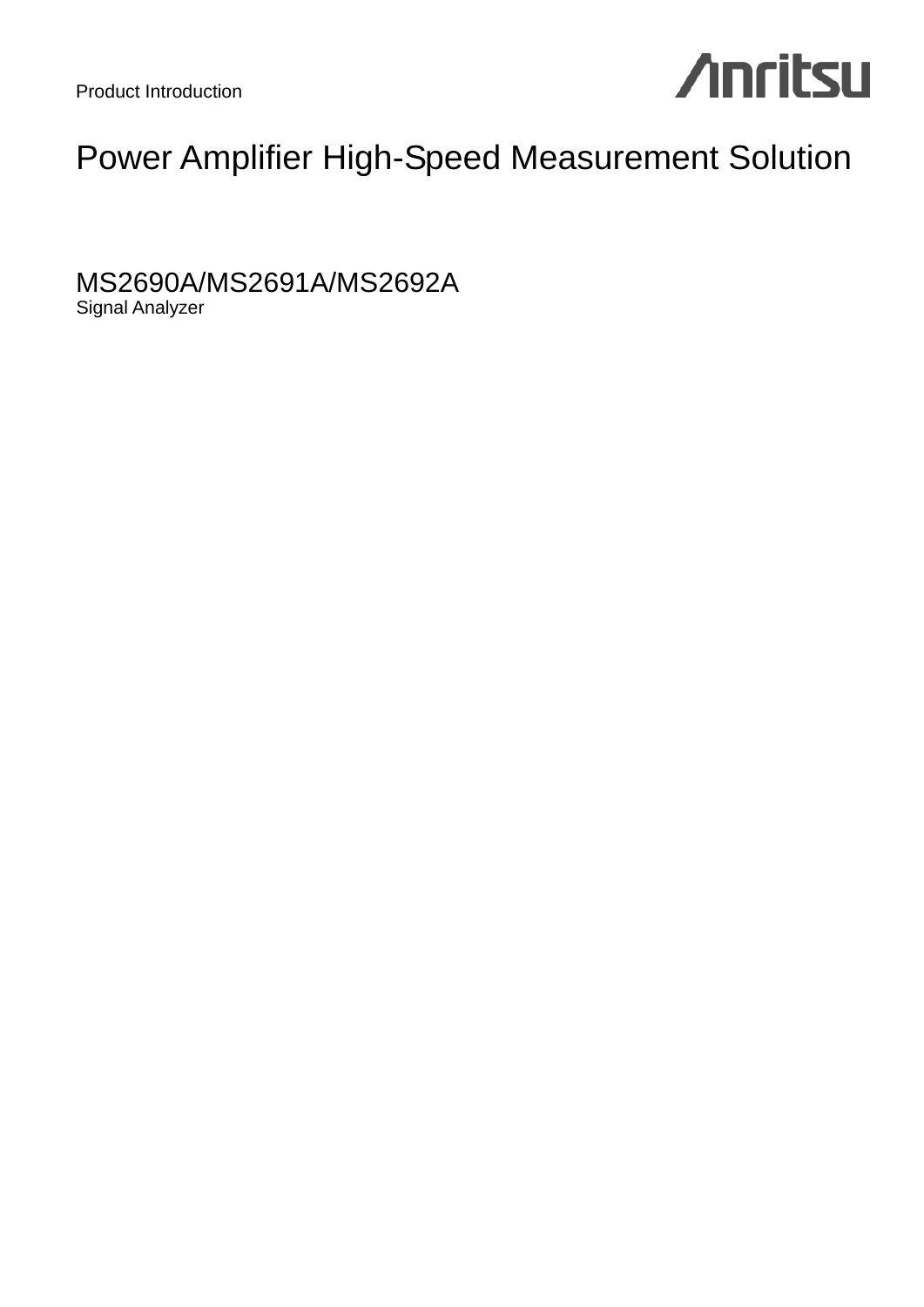## **Power Amplifier High-Speed Measurement Solution**

**for Mobile WiMAX and WLAN** 

**MS2690A/MS2691A/MS2692A Signal Analyzer MS269xA-020 Vector Signal Generator MX269074A Power Amplifier Measurement Software MX269074A-011 802.11ac (40MHz) Measurement Software MX269074A-012 802.11ac (80MHz) Measurement Software**

**(Version 3.00)**



### **Anritsu Corporation**

Discover What's Possible™

Slide 1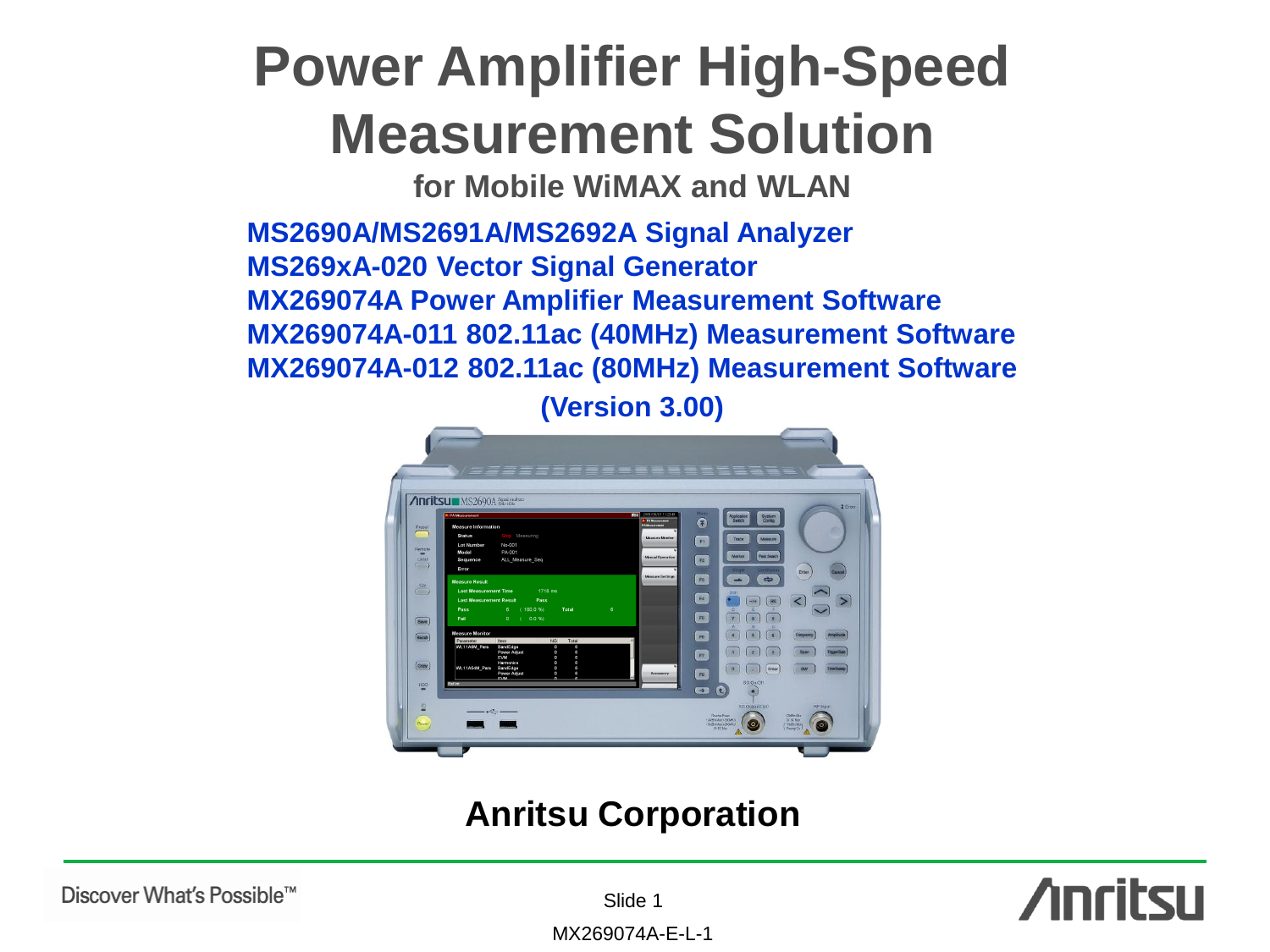### **Background**

As mobile terminals and wireless cards for PCs have become multi-band and multi-system there has been a rapid increase in the use of built-in front-end devices.

Users are driving the market towards easy-to-use, compact, low-cost terminals, yet are demanding higher performance at the same time.

When testing front-end devices, the power amplifier is the key component impacting transmitter performance and testing the amplifier is a critical step in front-end development.





Discover What's Possible™

Slide 2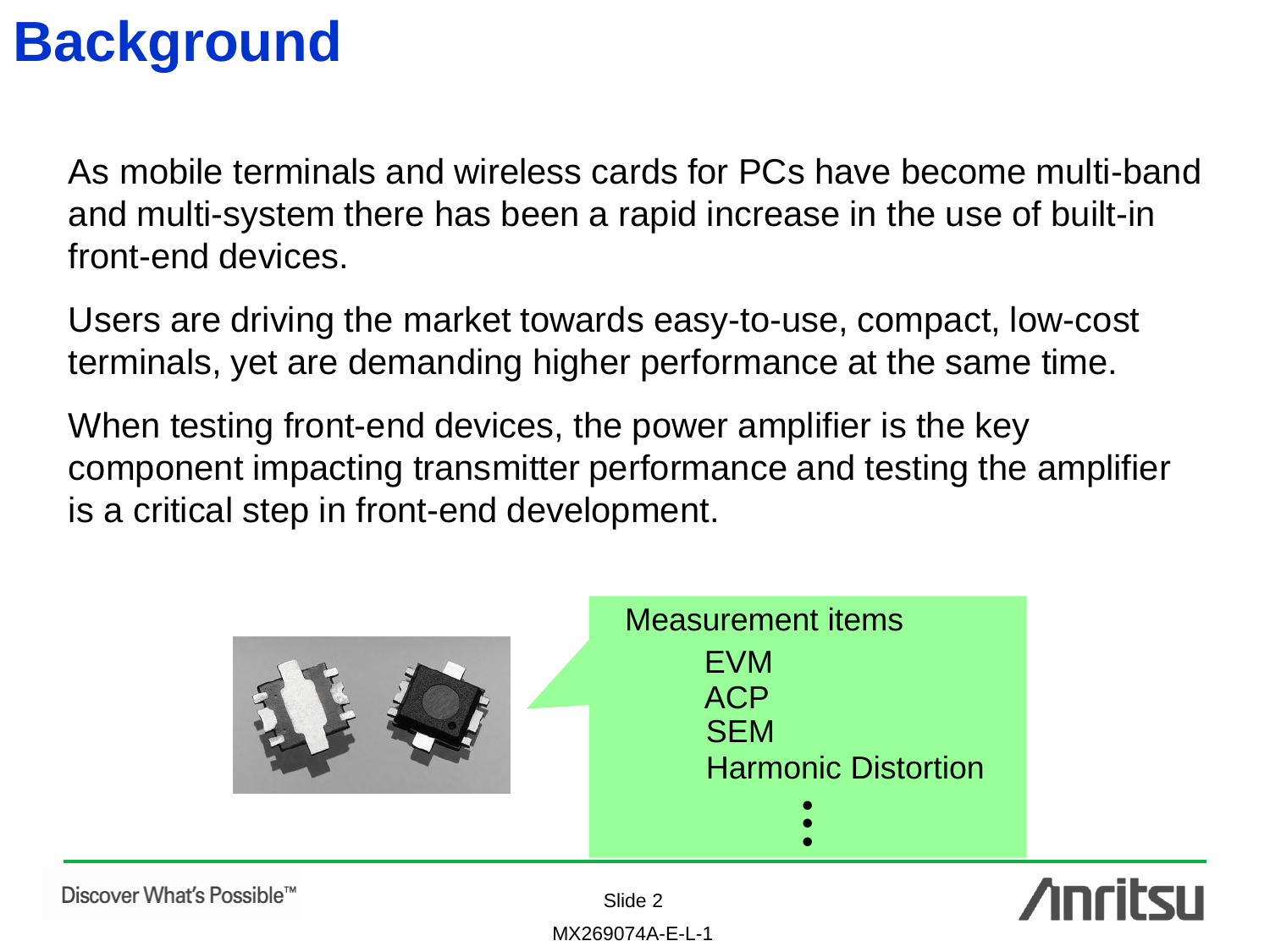### **Background**

Although, power amplifier test items can be measured accurately using standalone measuring instruments, such as a signal generators and signal analyzers, measurements using these devices take time. Therefore, large expensive high-speed measuring equipment, such as IC testers, are used.



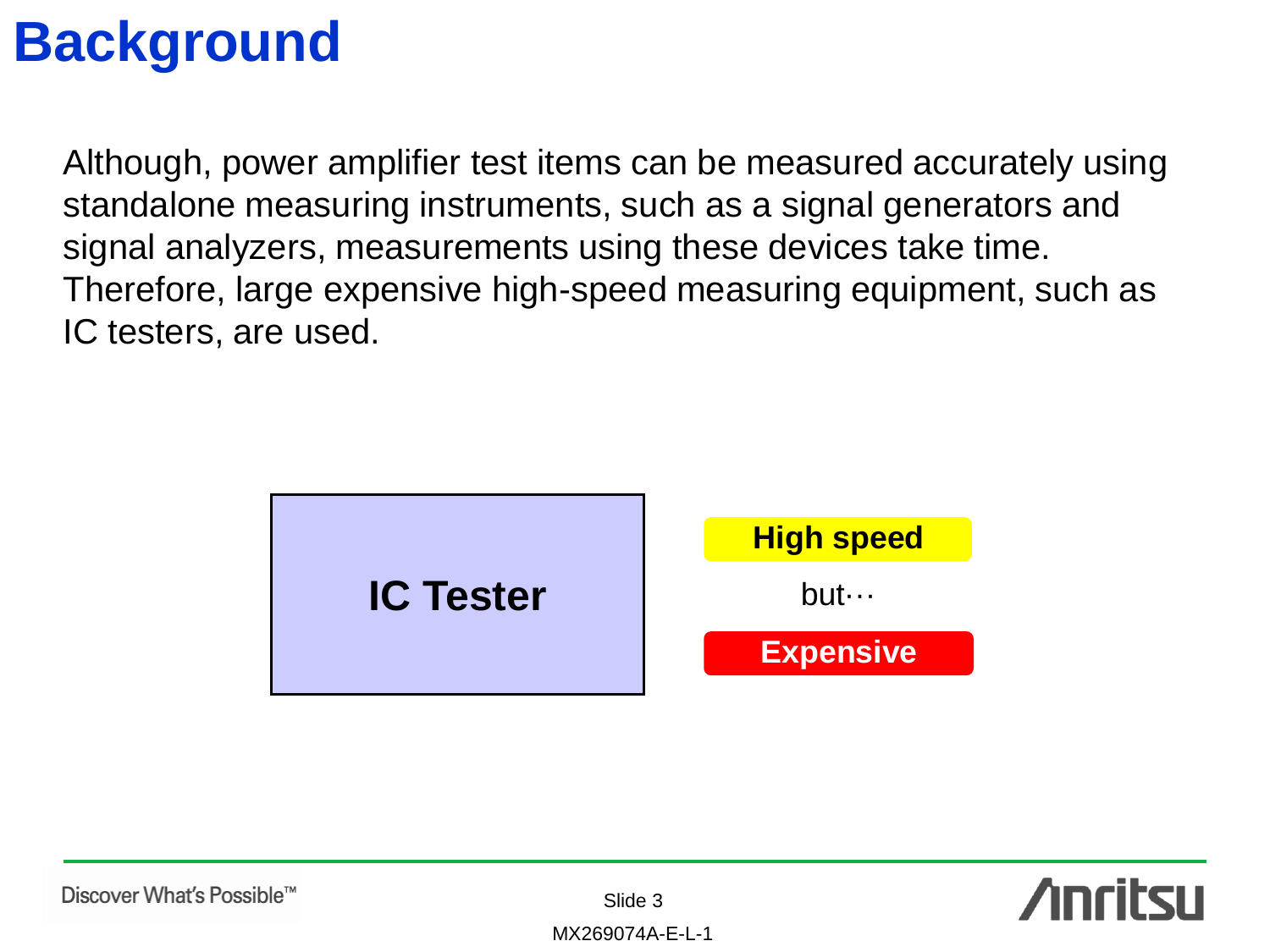## **Anritsu's High-speed Measurement Solution**

One-box with Signal Analyzer and Signal Generator.

Faster than an IC Tester.

The MS269xA makes power amplifier measurements quickly with an excellent cost/performance ratio.





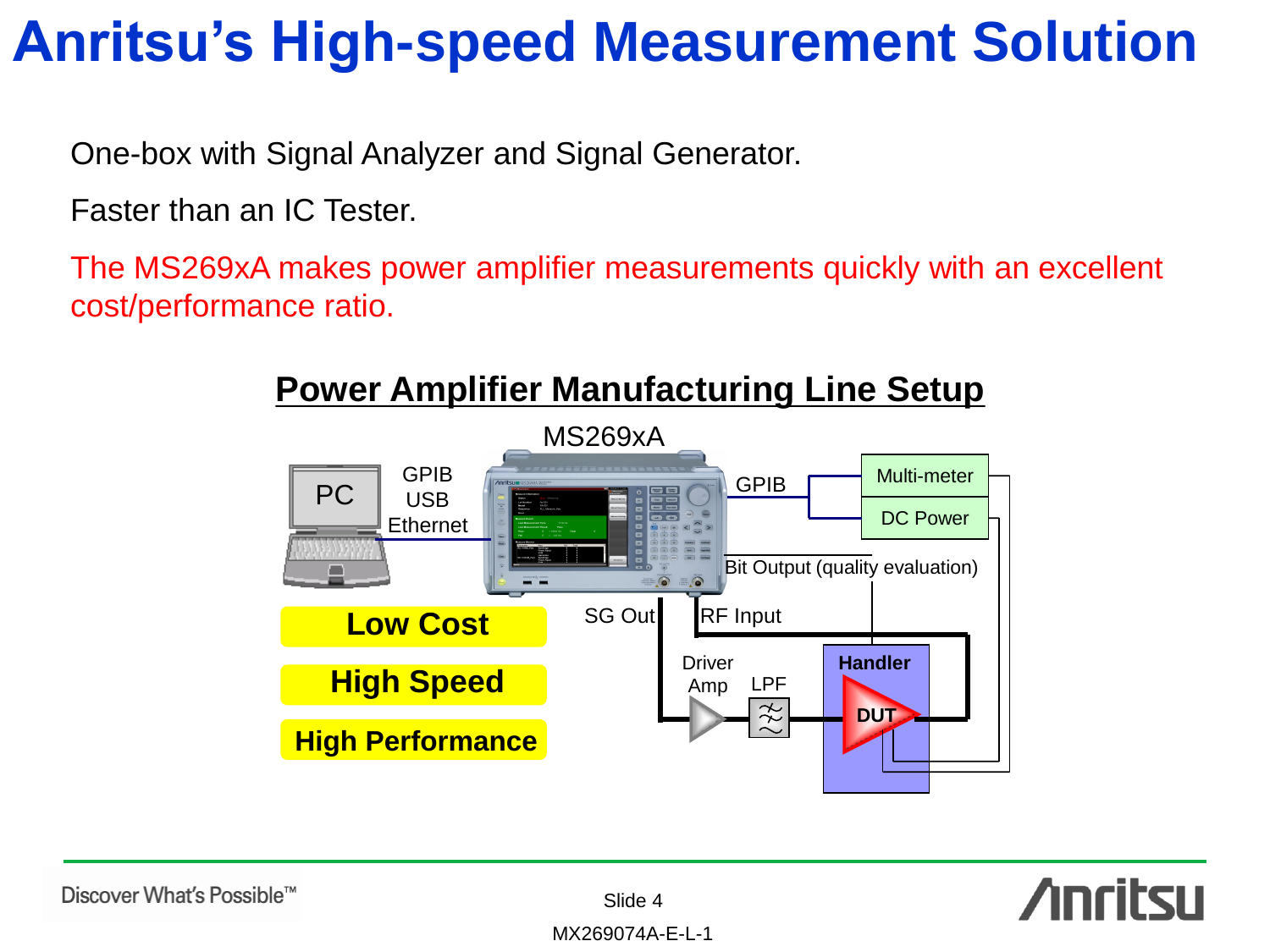

**Cost Advantage**

- **Excellent Repeatability**
- **High-Speed Measurement**
- **Simple Measurement System**

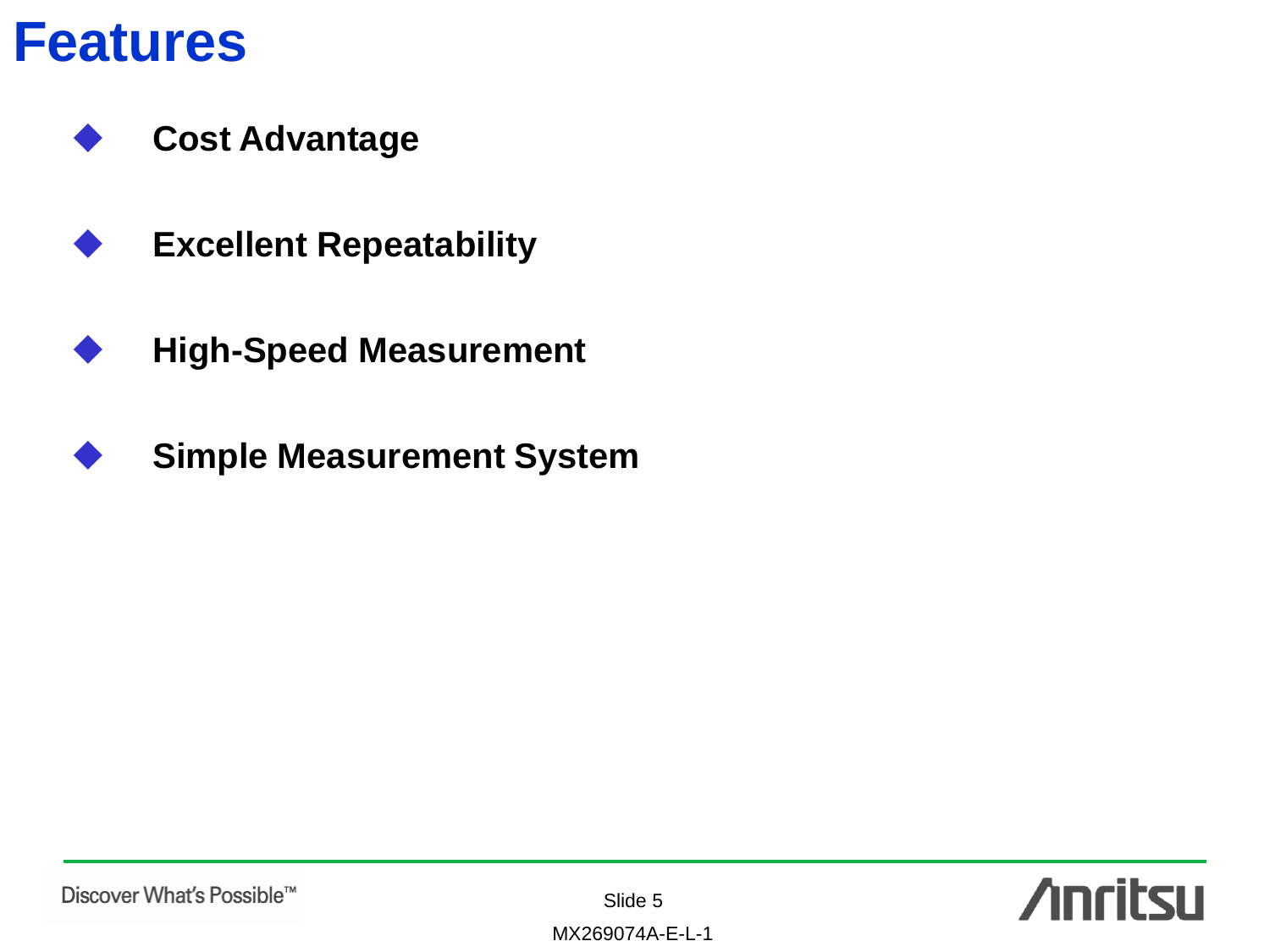## **Cost Advantage**

As an example, a WiMAX power amplifier test system price can range from \$300k to \$800k when using an IC tester.

The general configuration of the MS269xA (including the multi-meter and the DC source prices out at about \$150k.

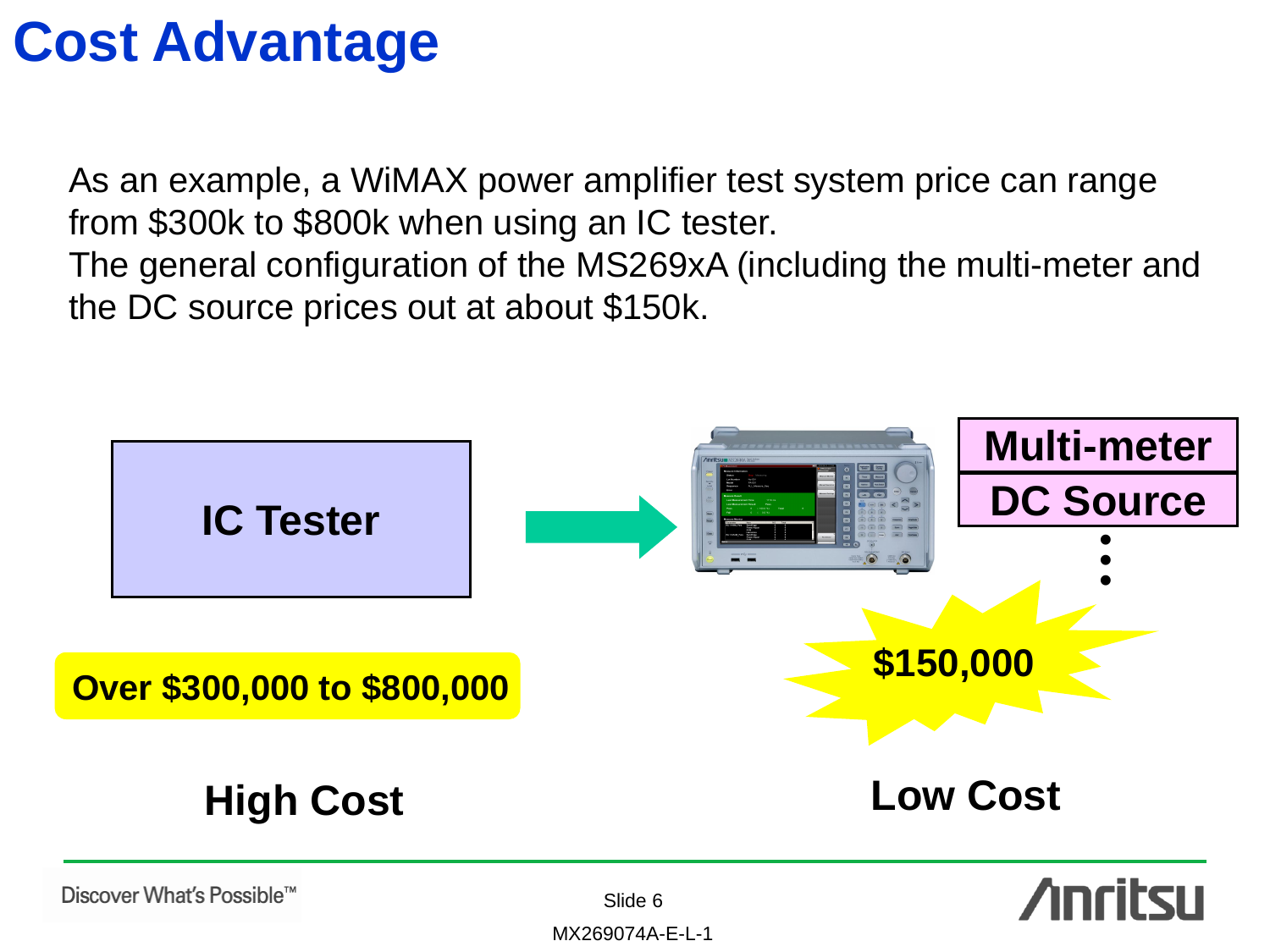One key goal of power amplifier design is to maximize the mobile terminal battery life. Generally, power consumption is suppressed by transmitting in the nonlinear domain but this domain suffers from distortion, which can impact measured values such as EVM, ACP, etc.

At inspection, it is necessary to make a highly accurate power adjustment for each measurement item. However, measurement repeatability of EVM and ACP may be poor because the repeatability of the power adjustment was poor.



Discover What's Possible™

Slide 7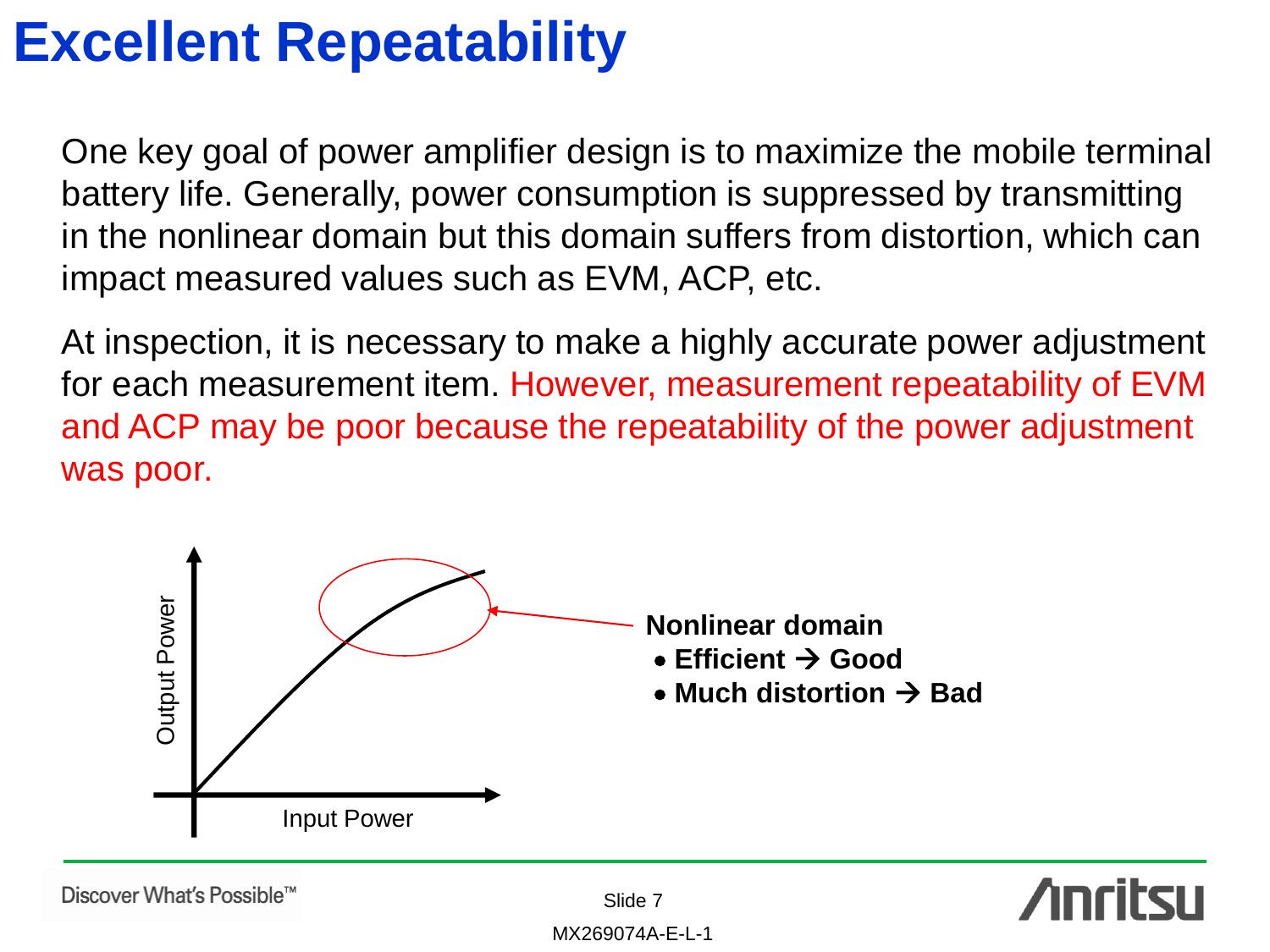The table below shows some actual examples of dispersion in measured values due to differences in repeatability. Repeatability is expressed as the measured EVM, ACP, and 2HD values at power adjustment ranges of 0.14, 0.05, and 0.03 dB as the target output power for the power amplifier 1 dB gain compression.

| <b>Power Adjust</b> | <b>Repeatability</b> |                            |           |           |  |  |  |
|---------------------|----------------------|----------------------------|-----------|-----------|--|--|--|
| Range               | <b>EVM</b>           | <b>ACP upper ACP lower</b> |           | 2HD       |  |  |  |
| 0.14dB              | 1.96dB               | 1.14dB                     | 1.12dB    | 1.12dB    |  |  |  |
| $0.05$ dB           | 0.44dB               | $0.89$ dB                  | $0.88$ dB | $0.72$ dB |  |  |  |
| $0.03$ dB           | $0.27$ dB            | $0.27$ dB                  | $0.54$ dB | 0.40dB    |  |  |  |

**The measurement repeatability improves as the power adjustment range becomes narrower.**



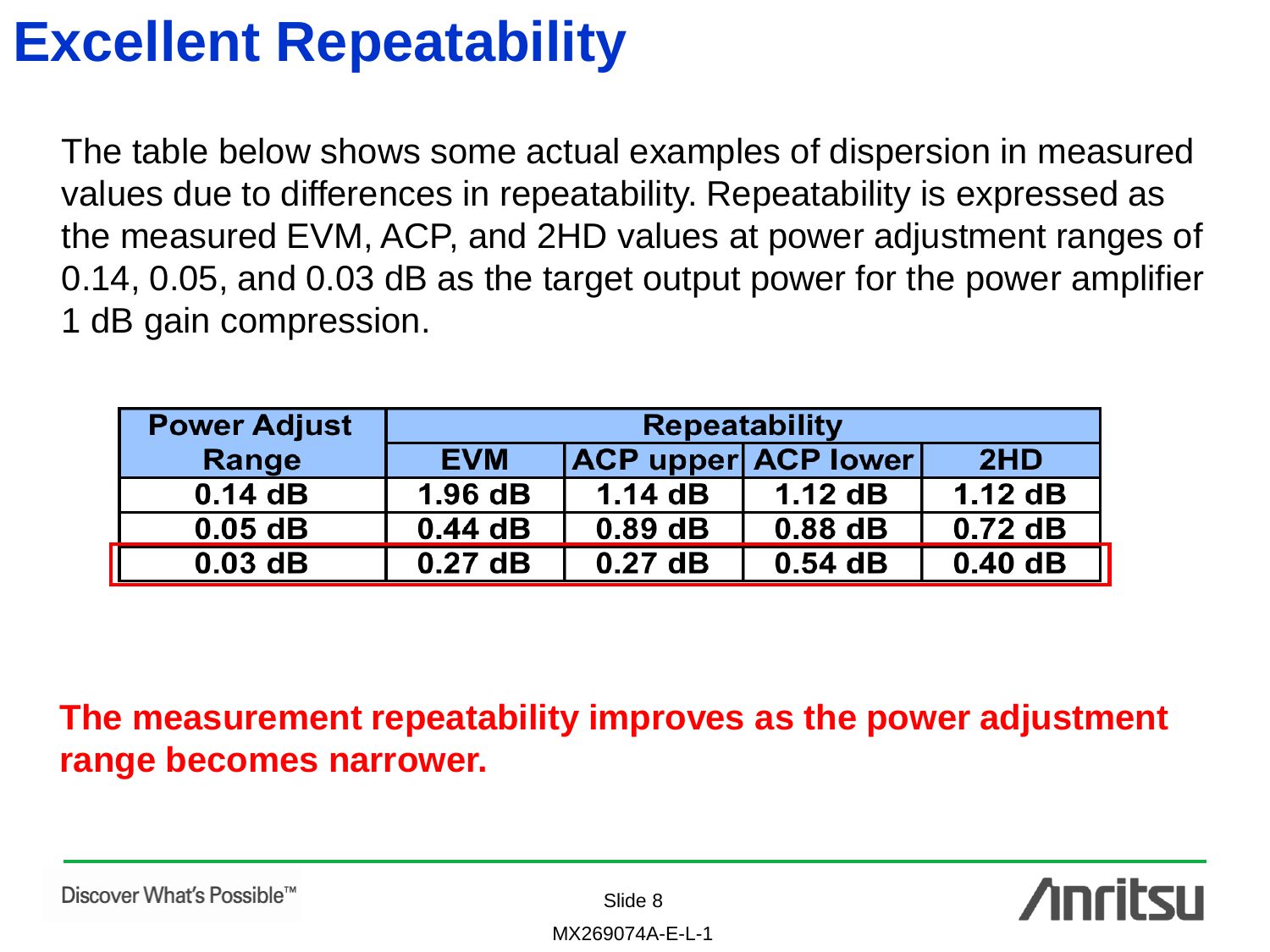Power adjustment is a key element in power amplifier tests. However, modulated signals have wide level changes and an IC tester typically supports a power adjustment of 0.1 dB.

The MS269xA achieves a **σ value of ≤0.015 dB (typ.) after adjustment**  using unique SA and SG high-speed control technology.

|                 | <b>Power Adjust</b> | <b>EVM</b> | <b>Mask</b> | <b>ACP</b> | Current  |
|-----------------|---------------------|------------|-------------|------------|----------|
|                 | [dBm]               | [dB]       | [dBm]       | [dBm]      | [A]      |
|                 | 3.02                | $-49.64$   | $-79.51$    | $-60.10$   | 1.375149 |
| $\overline{2}$  | 3.00                | $-49.73$   | $-79.35$    | $-60.14$   | 1.375783 |
| 3               | 3.00                | $-49.65$   | $-79.35$    | $-60.15$   | 1.376175 |
| 4               | 3.02                | $-49.73$   | $-79.29$    | $-60.12$   | 1.376541 |
| 5               | 3.00                | $-49.80$   | $-79.07$    | $-60.10$   | 1.376464 |
| 6               | 3.01                | $-49.67$   | $-79.61$    | $-60.10$   | 1.376685 |
| 7               | 3.01                | $-49.83$   | $-78.91$    | $-60.10$   | 1.376703 |
| 8               | 3.02                | $-49.76$   | $-79.52$    | $-60.12$   | 1.376887 |
| 9               | 3.00                | $-49.76$   | $-79.62$    | $-60.09$   | 1.376964 |
| 10 <sup>1</sup> | 2.98                | $-49.74$   | $-79.34$    | $-60.13$   | 1.376876 |
| $\sigma$        | 0.01265             | 0.06226    | 0.22857     | 0.02014    | 0.00057  |

Power Amplifier Measurement Examples

\* The KEITHLEY 2430 Pulse Source Meter is used to measure current.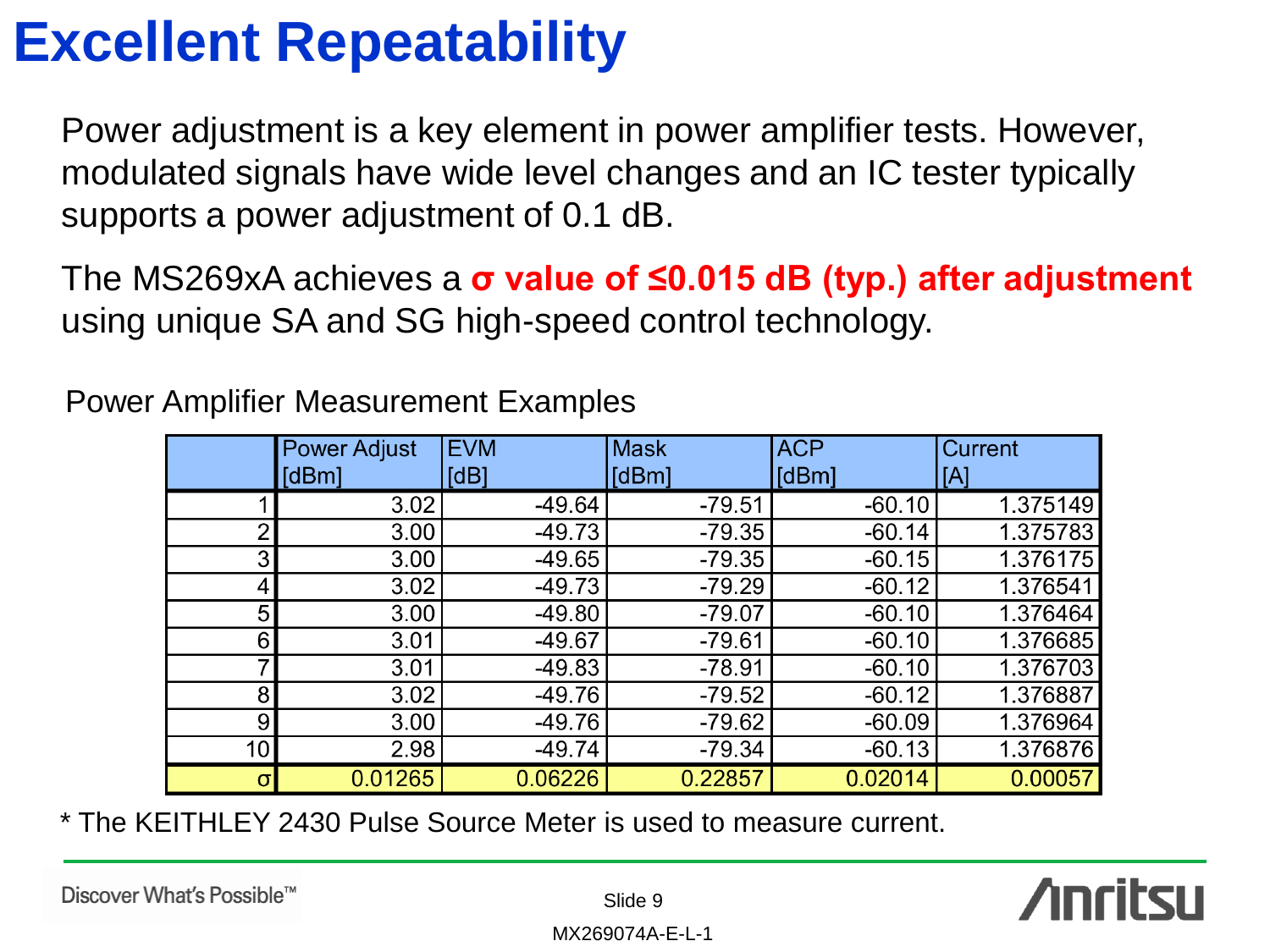Using a sync trigger also improves the repeatability of current measurements.

When using a burst signal such as WiMAX, measurement accuracy is improved by 1 to 2 orders of magnitude.

Power Amplifier Measurement Examples

|                | <b>Power Adjust</b> | <b>EVM</b> | <b>Mask</b> | <b>ACP</b> | <b>Current</b> |
|----------------|---------------------|------------|-------------|------------|----------------|
|                | [dBm]               | [dB]       | [dBm]       | [dBm]      | [A]            |
|                | 3.02                | $-49.64$   | $-79.51$    | $-60.10$   | 1.375149       |
| $\overline{2}$ | 3.00                | $-49.73$   | $-79.35$    | $-60.14$   | 1.375783       |
| 3              | 3.00                | $-49.65$   | $-79.35$    | $-60.15$   | 1.376175       |
| 4              | 3.02                | $-49.73$   | $-79.29$    | $-60.12$   | 1.376541       |
| 5              | 3.00                | $-49.80$   | $-79.07$    | $-60.10$   | 1.376464       |
| 6              | 3.01                | $-49.67$   | $-79.61$    | $-60.10$   | 1.376685       |
| 7              | 3.01                | $-49.83$   | $-78.91$    | $-60.10$   | 1.376703       |
| 8              | 3.02                | $-49.76$   | $-79.52$    | $-60.12$   | 1.376887       |
| 9              | 3.00                | $-49.76$   | $-79.62$    | $-60.09$   | 1.376964       |
| 10             | 2.98                | -49.74     | $-79.34$    | $-60.13$   | 1.376876       |
| $\sigma$       | 0.01265             | 0.06226    | 0.22857     | 0.02014    | 0.00057        |

\* The KEITHLEY 2430 Pulse Source Meter is used to measure current.

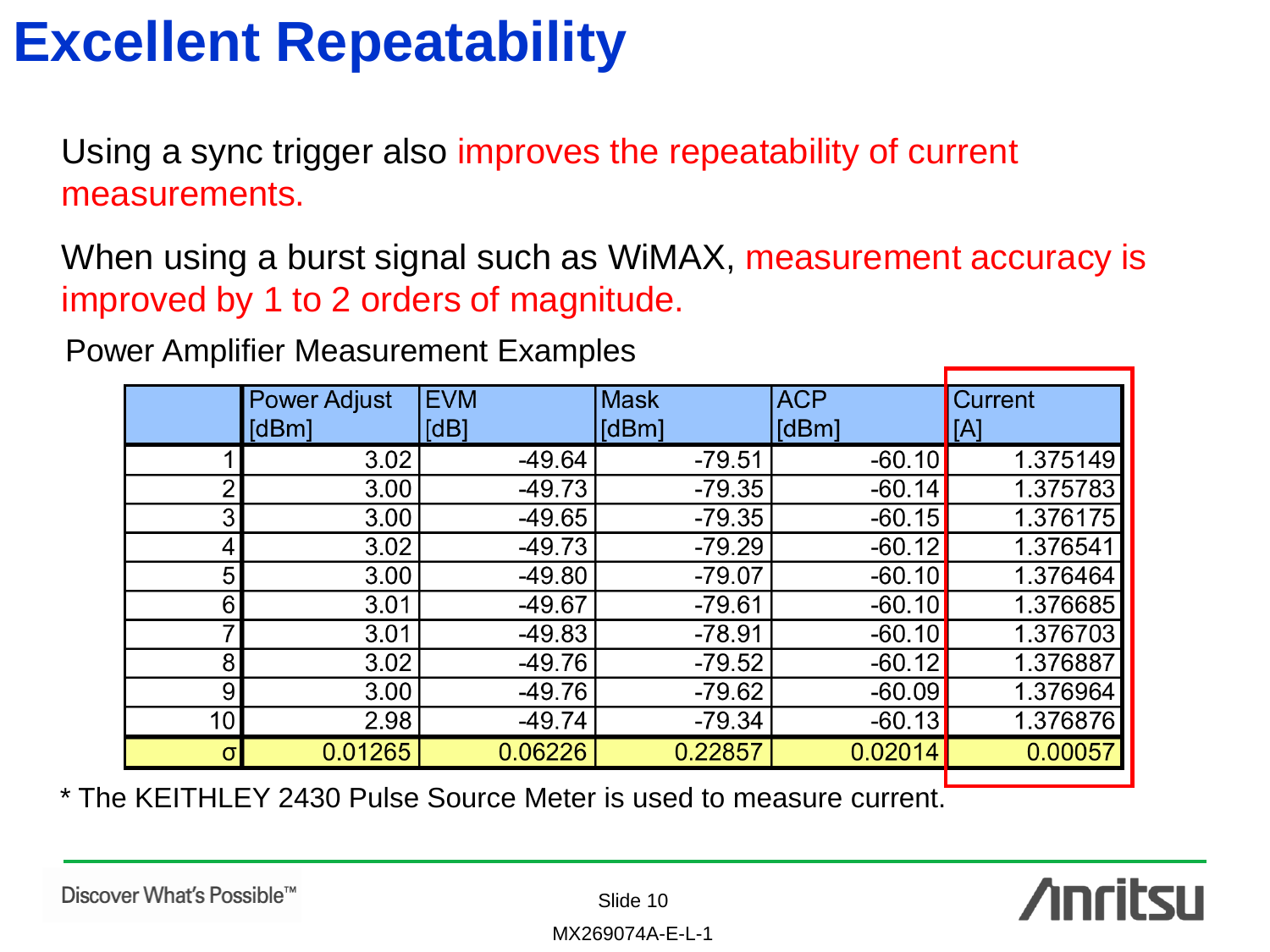### **Why is repeatability important?**

Poor repeatability lowers design margin to maintain yield.

Poor repeatability lowers yield to maintain design margin.



Improving the repeatability provides good effects to both yield and design margin.

Boost your yield, best your competition!

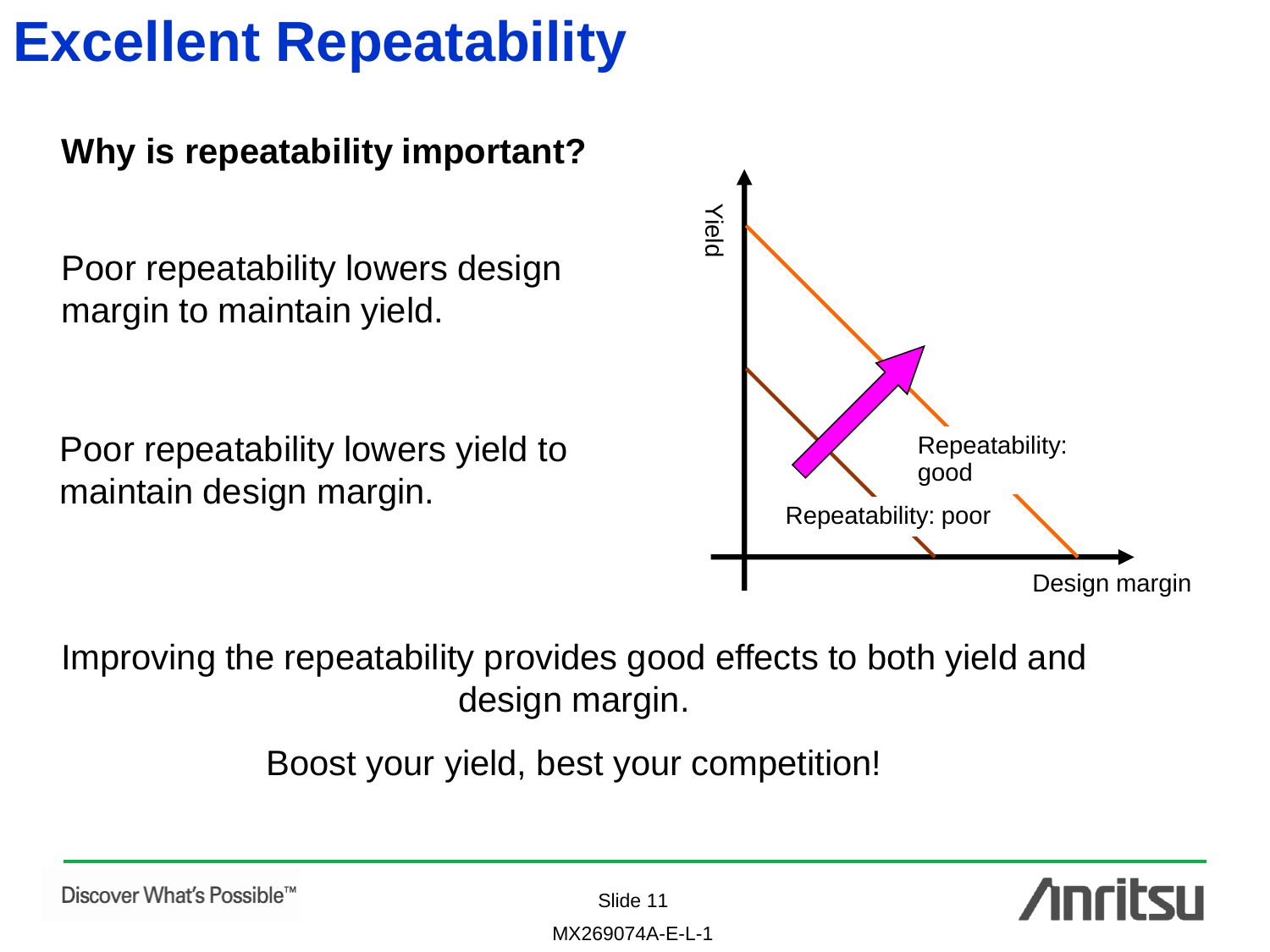### **High-Speed Measurement**

By using the all-in-one MS269xA, **a power adjustment time of about 30 ms (typ.)** is achieved when using a modulated signal for testing.

In one customer's case, **the measurement time has improved it from 750ms to 110ms** by changing from the IC tester to the MS260xA. (power adjustment and EVM)



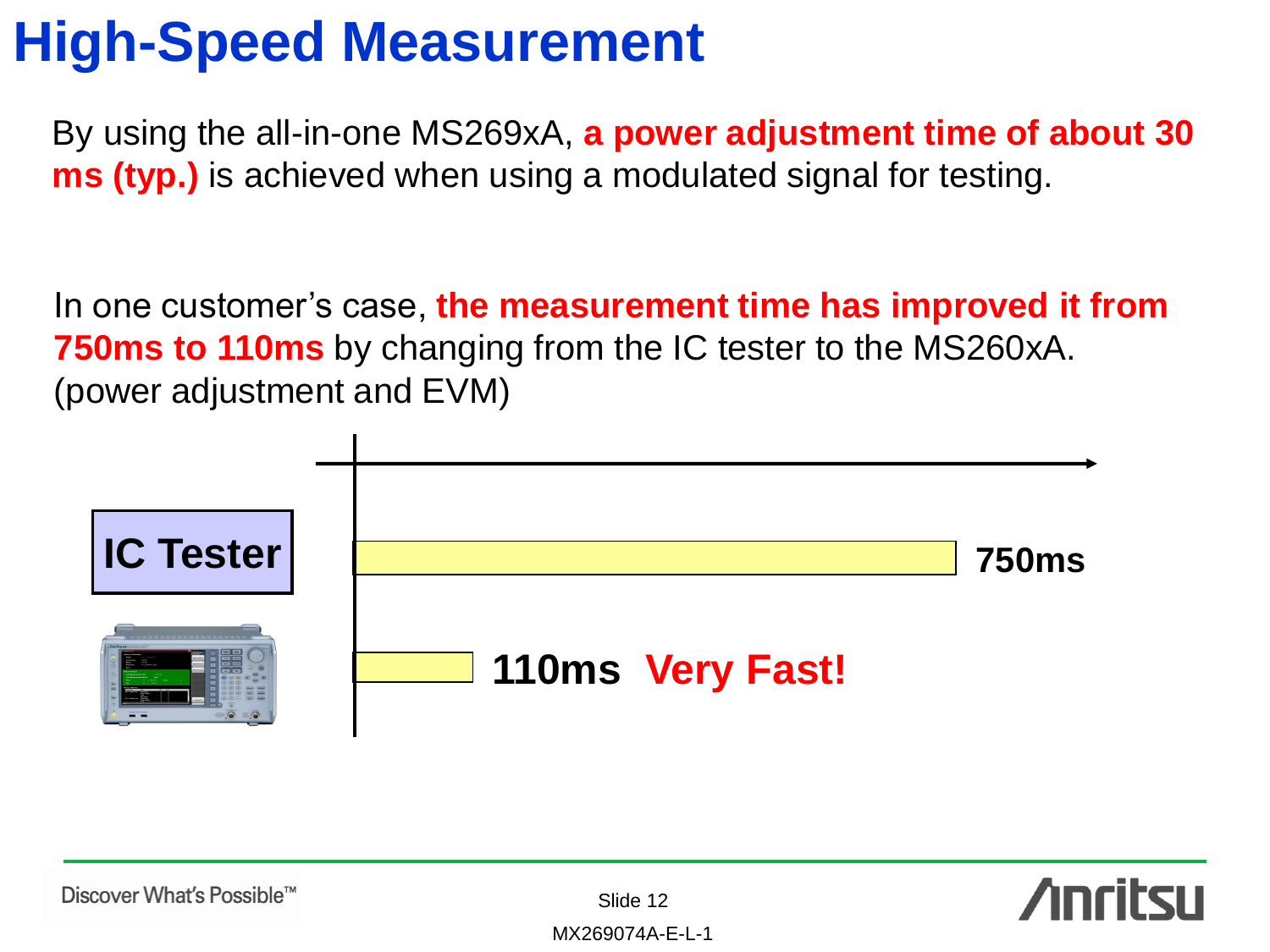## **High-Speed Measurement**

Normally, measurements are made by sending remote settings and reading commands one-by-one to the SA and SG. These remote command exchanges take a lot of the total measurement time.

**With the MS269xA, the pre-set measurement sequence is executed by sending just one remote command, cutting measurement times.**



### **Sequence examples**

| Setting | <b>SG</b> modulation On                               |
|---------|-------------------------------------------------------|
| Setting | <b>Change SG frequency</b>                            |
| Setting | Change SA frequency (Carrier frequency)               |
|         | Meas. Power adjustment (SG level control + SPA meas.) |
| Setting | <b>EVM measurement setting</b>                        |
|         | Meas. EVM measurement                                 |
| Setting | <b>SEM measurement setting</b>                        |
|         | Meas. SEM measurement                                 |
| Setting | <b>ACP measurement setting</b>                        |
|         | Meas. ACP measurement                                 |
| Setting | SG modulation Off (CW)                                |
| Setting | Harmonic measurement setting                          |
| Setting | Change SA frequency (second)                          |
| Meas.   | Harmonic measurement (second)                         |
| Setting | Change SA frequency (third)                           |
|         | Meas. Harmonic measurement (third                     |



Discover What's Possible™

Slide 13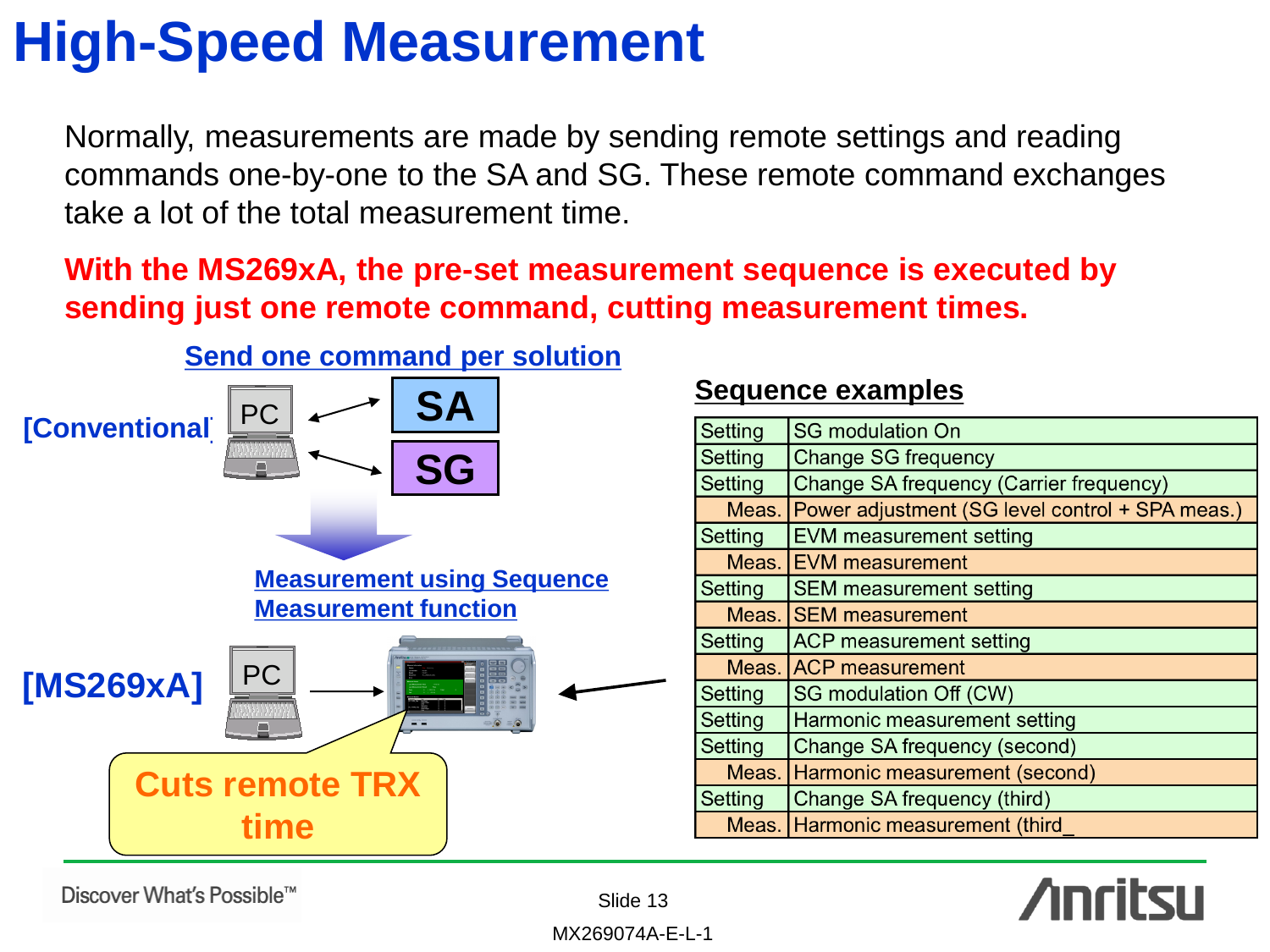### **High-Speed Measurement**

By integrating the control of the multi-meters, test time is reduced because the measurements are done in parallel.



Discover What's Possible™

Slide 14

**Anritsu**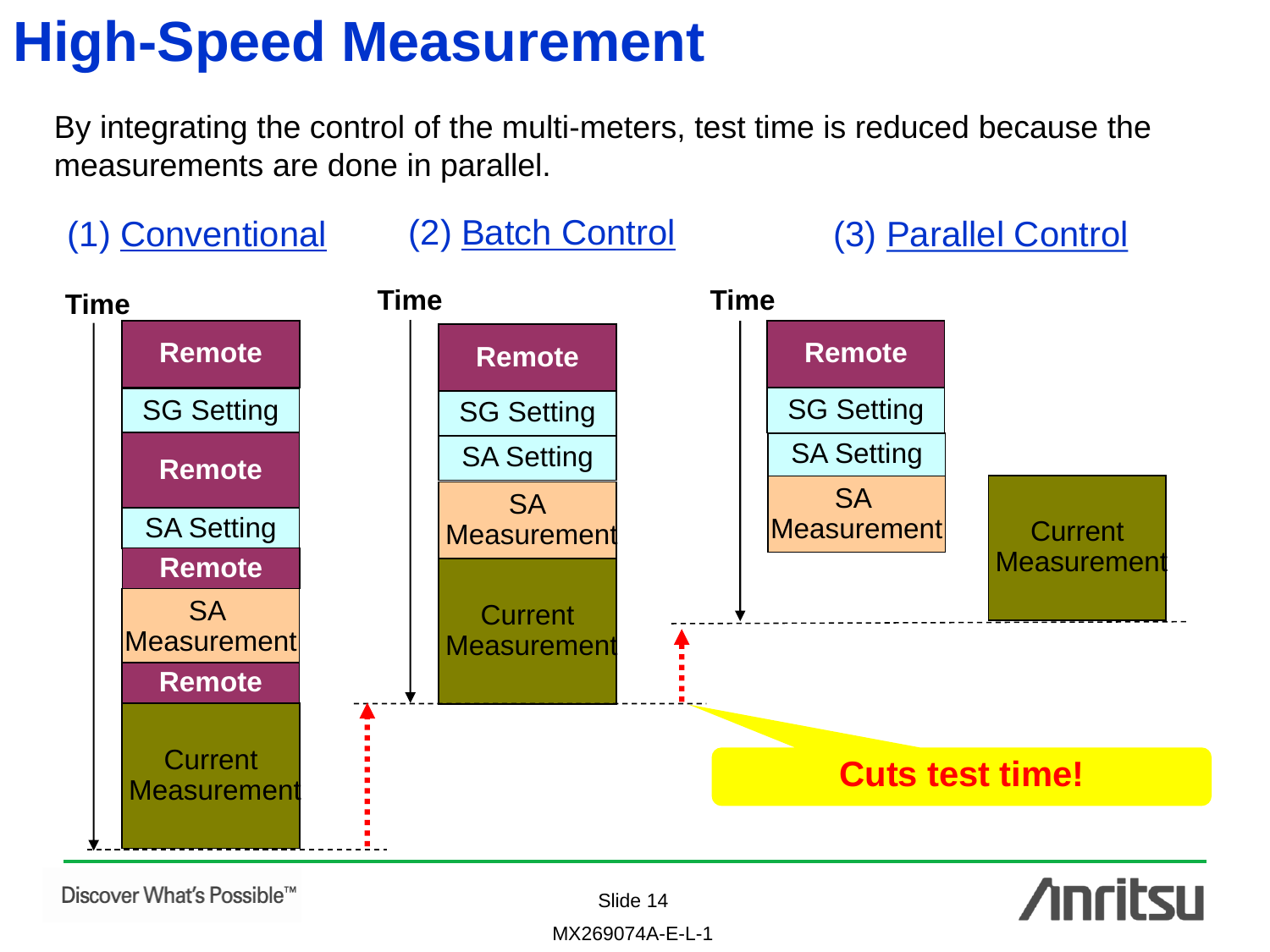## **Simple Measurement System**

A conventional measurement system requires control of each measuring instrument by a PC controller, increasing system installation and maintenance costs.



In this new system, the **MS269xA takes control of each measuring instrument.** 

The controller PC communicates with the MS269xA, simplifying the measurement system.



Discover What's Possible™

Slide 15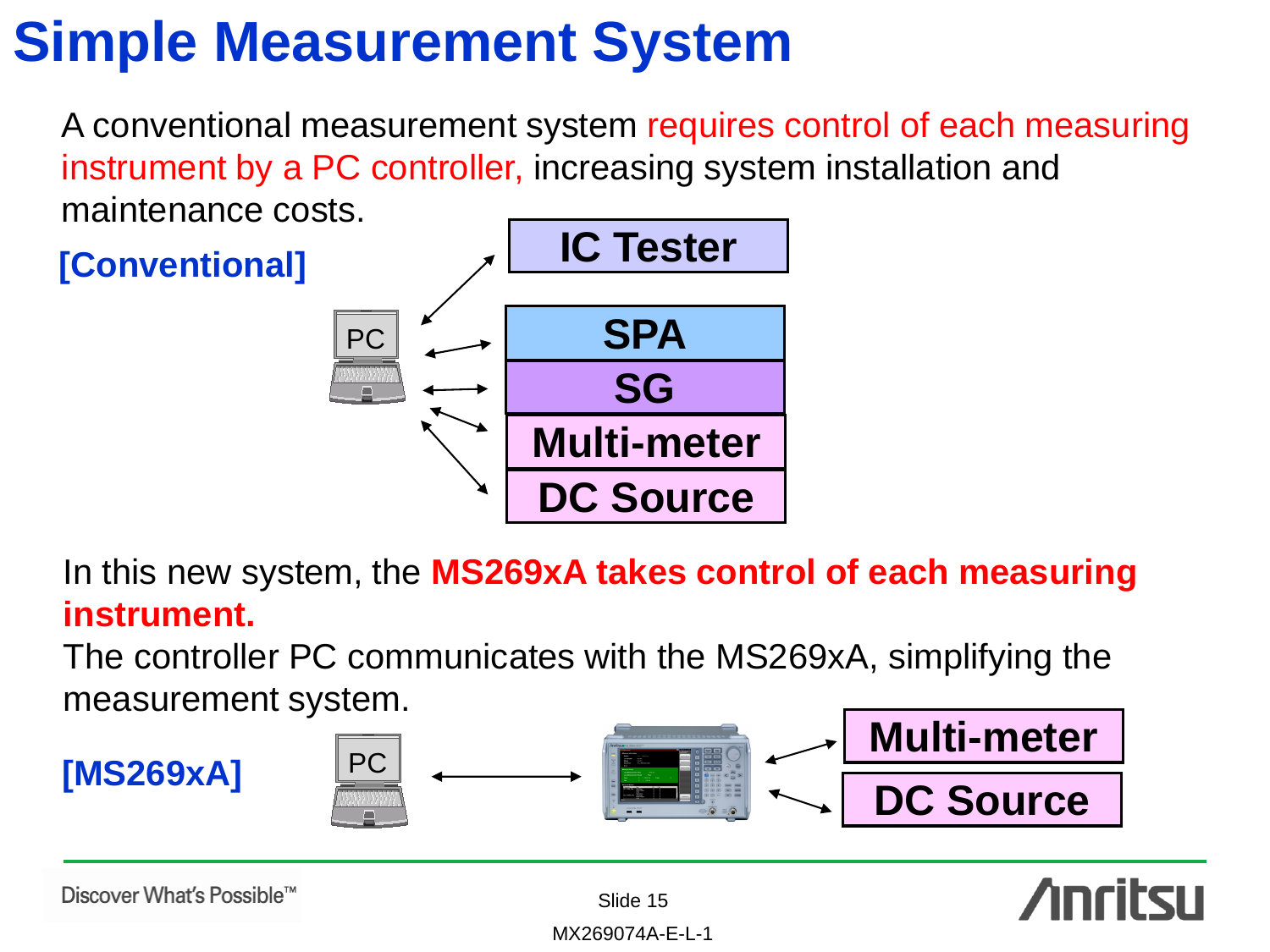### **Features**

### Cost Advantage

Low cost test system that doesn't give up performance.

One-box format contains Signal Analyzer and Signal Generator.

Average price for system: \$150,000.

### Excellent Repeatability

 $\sigma \leq 0.015$  dB (typ.) power adjustment repeatability using a modulated signal. Improves design margin and product yield

### High-Speed Measurement

Modulated wave power adjustment in 30 ms (typ.) Save time, save money!

### Simple Measurement System

The PC controller communicates with the MS269xA which controls the other equipment The MS269xA is controlled by parameter files.

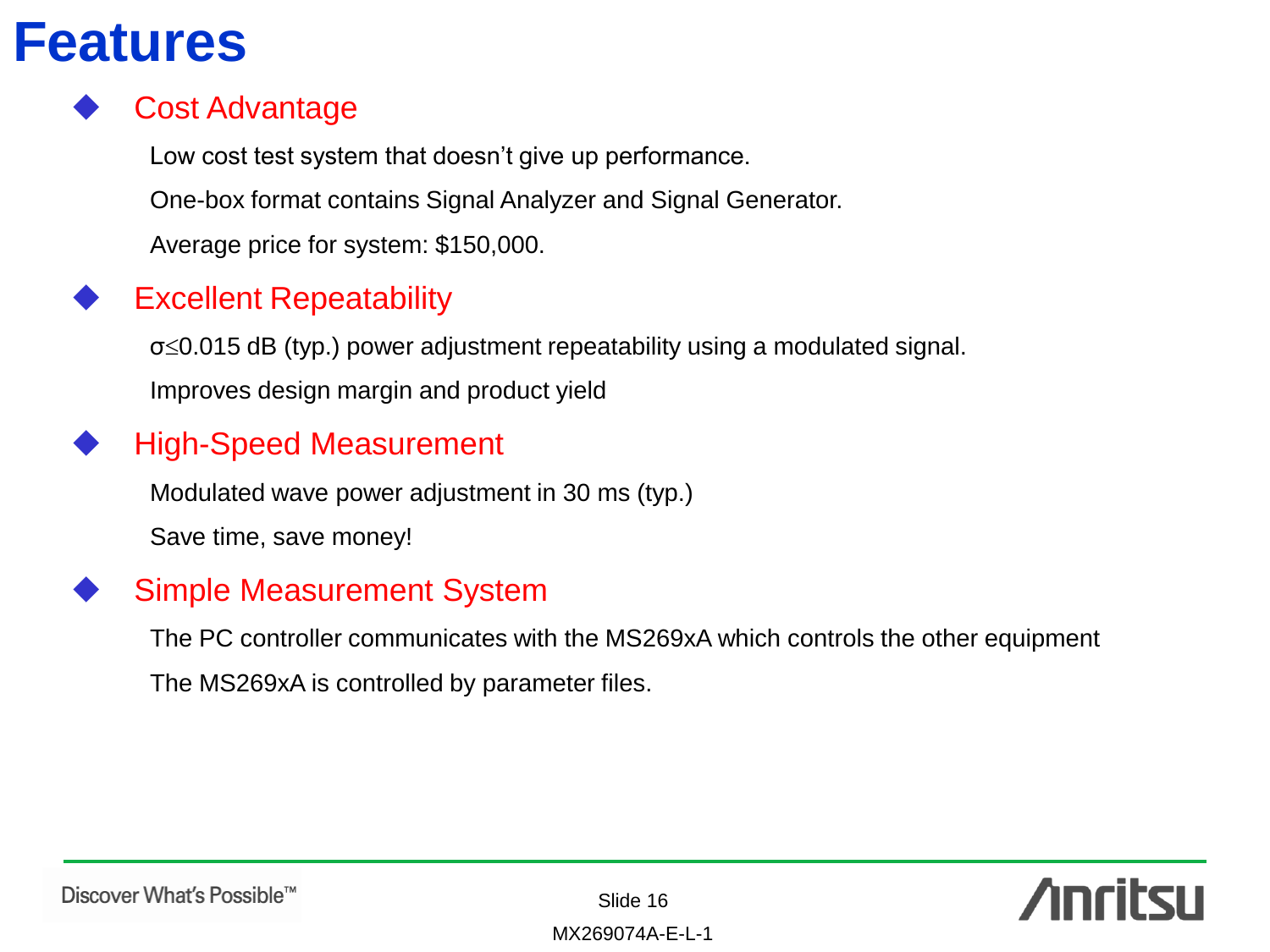# Demo

Slide 17

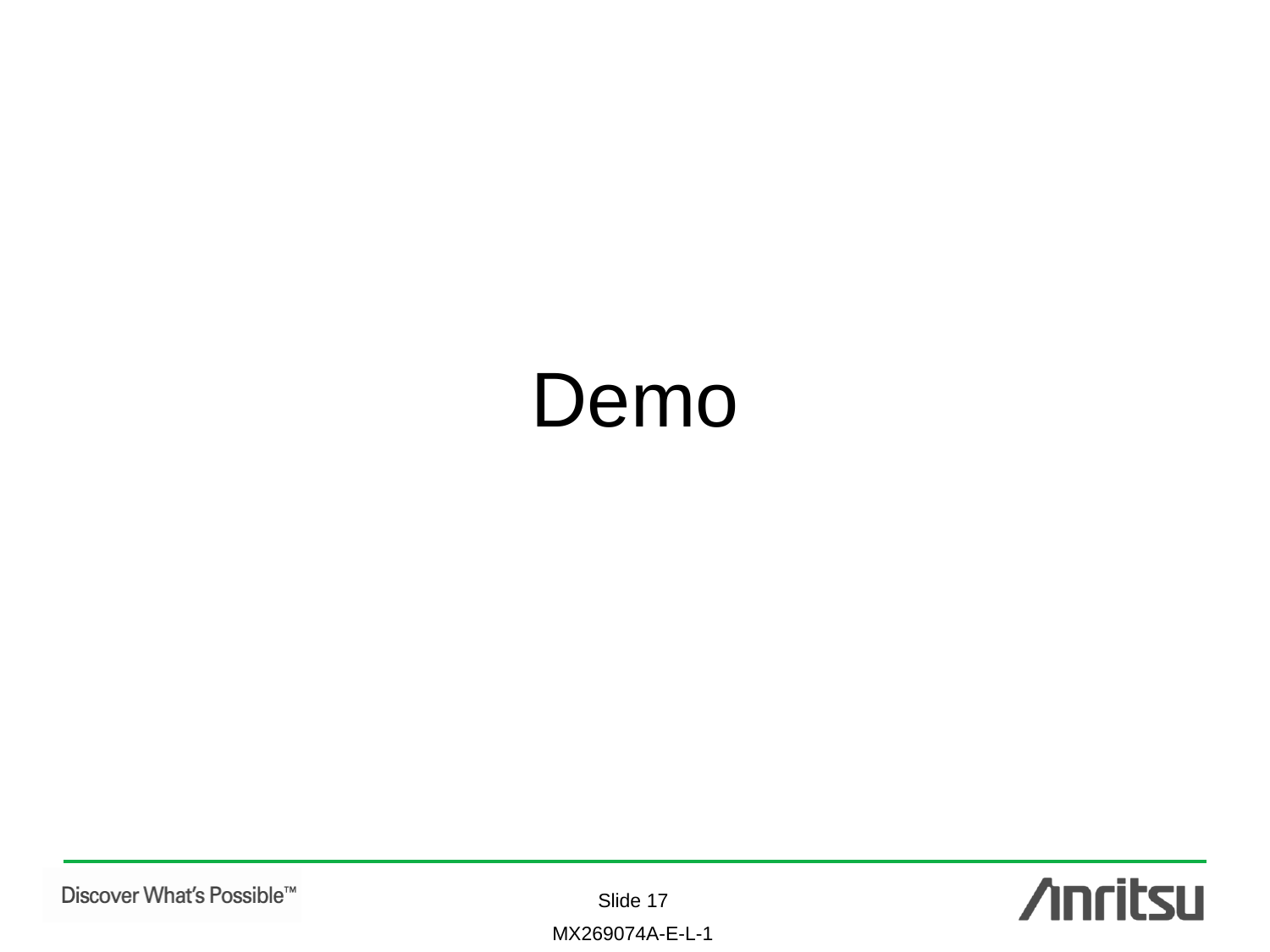## **Using MX269074A**

Initial settings are saved on the MS269xA.

Remote commands from PC launch measurements.

Measurement results are output as a CSV file. **Measurement Result CSV** 



**Waveform pattern file**



Slide 18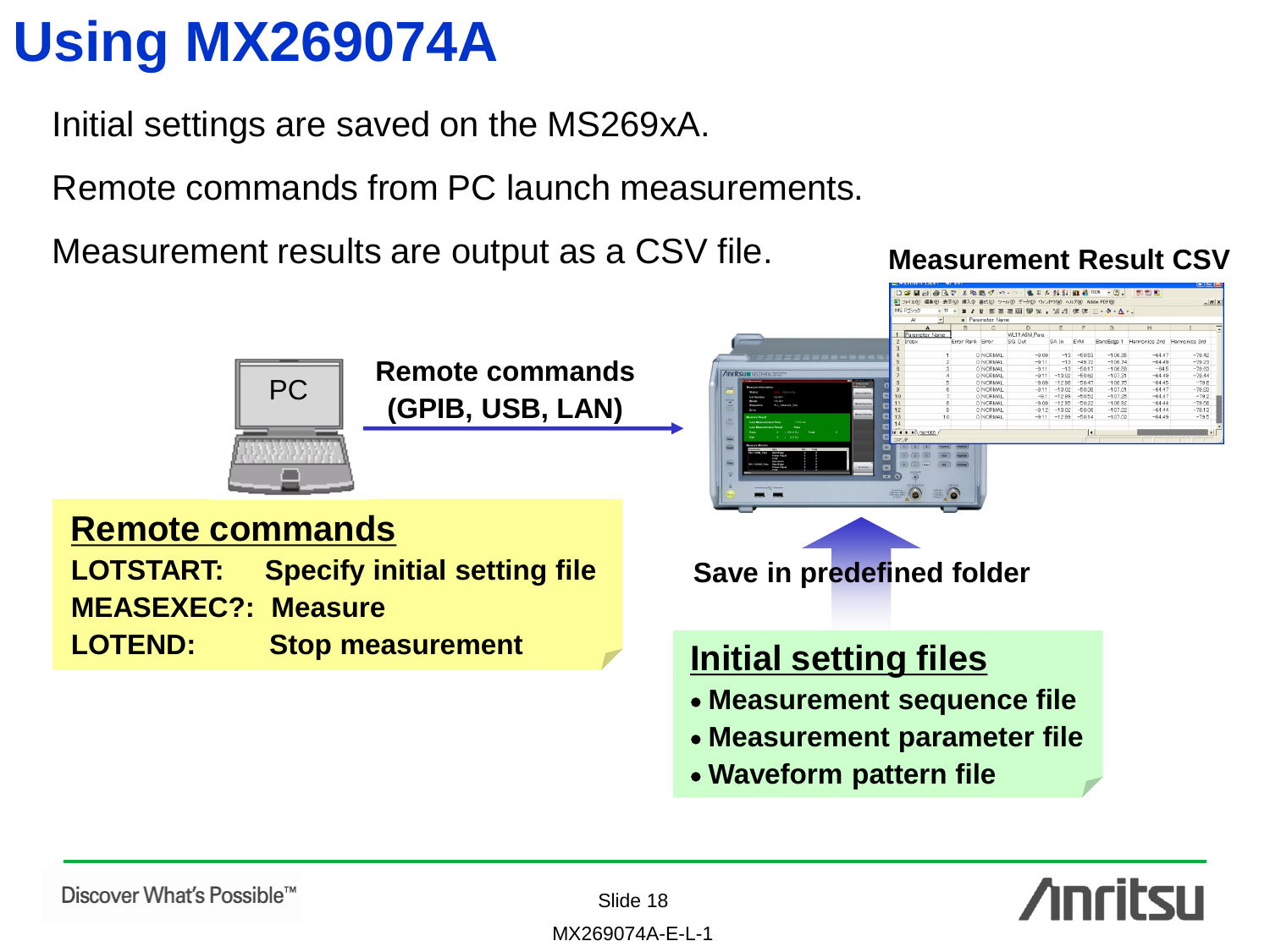## **Simple Setting**

Parameter files are created using an Excel macro tool.

Parameter descriptions and ranges are shown in the spreadsheet.

Placing values into the designated cells creates a parameter file.

| Create Parameter File |                               | All Clear                                                                                                                 |  | Load Parameter File |  |  |
|-----------------------|-------------------------------|---------------------------------------------------------------------------------------------------------------------------|--|---------------------|--|--|
|                       | <b>Measurement Parameters</b> |                                                                                                                           |  |                     |  |  |
| Common Parameter      |                               | <b>Description</b>                                                                                                        |  | <b>Setting</b>      |  |  |
| System                |                               | Selects the communication system.<br>WiMAX, WLAN11a, WLAN11b, WLAN11g, WLAN11n,<br>C₩                                     |  |                     |  |  |
| Waveform              |                               | Specifies the path for the waveform pattern<br>information file.<br>Max 200 string                                        |  |                     |  |  |
| Carrier Freq          |                               | Specifies the carrier frequency.<br>Min 200MHz<br>Max 5.9GHz<br>In MHz. Resolution: 0.001 MHz                             |  |                     |  |  |
| Start Level           |                               | Specifies the SG output level at the start of<br>measurement.<br>Min $-140dBm$<br>Max -5dBm<br>In dBm, Resolution: 0.01dB |  |                     |  |  |
| End Level             |                               | Specifies the SG output level at the end of<br>measurement.<br>Min $-140dBm$<br>Max -5dBm<br>In dBm, Resolution: 0.01dB   |  |                     |  |  |

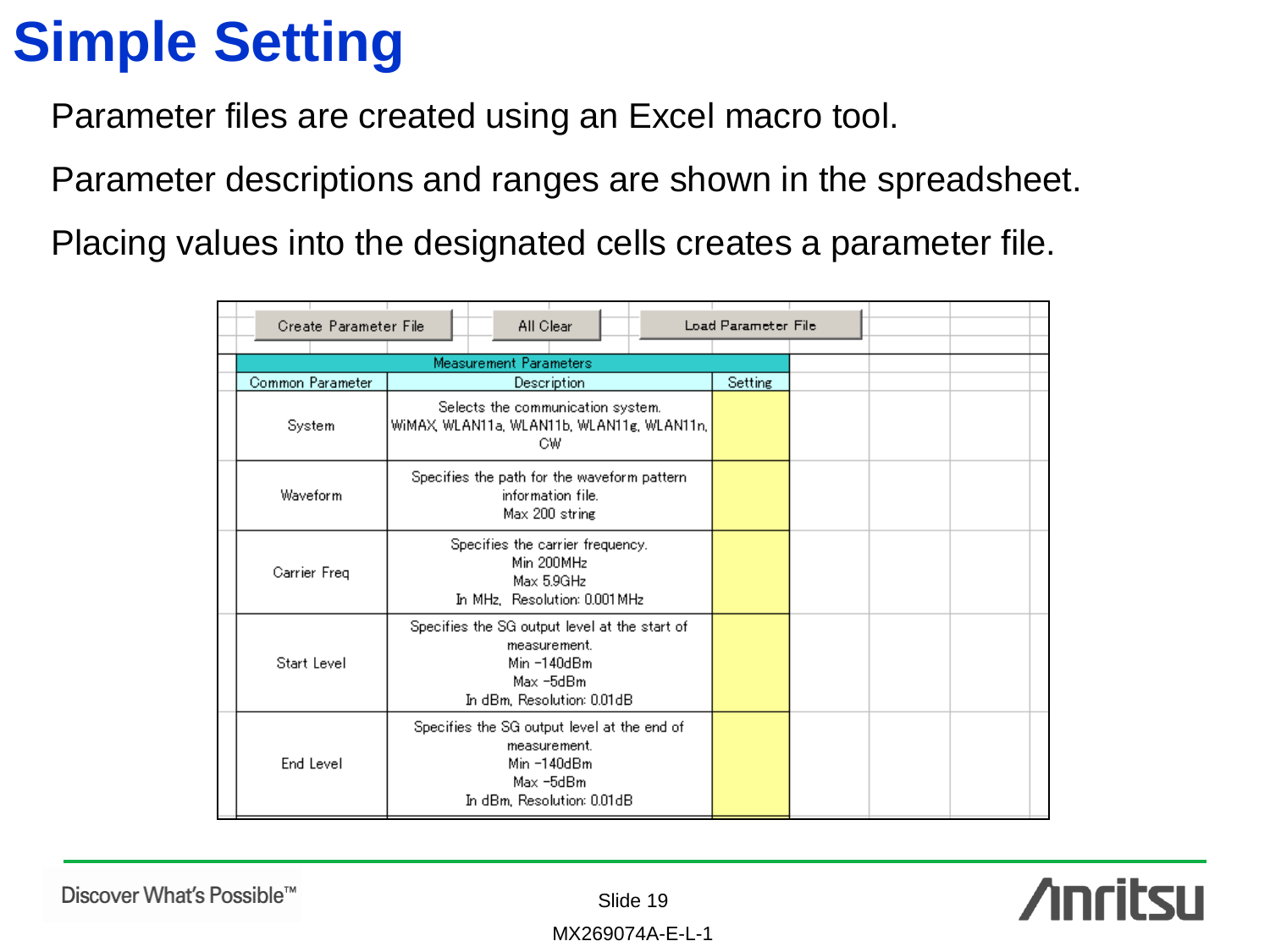### **MX269074A Display**

Perform manual measurements and confirm measurement results, Pass/Fail evaluation and measurement times.

| <b>PA Measurement</b>          |                     |           |           |              | $\blacksquare$ | 2009/06/01 11:23:49                    |
|--------------------------------|---------------------|-----------|-----------|--------------|----------------|----------------------------------------|
| <b>Measure Information</b>     |                     |           |           |              |                | PA Measurement<br>PA Measurement<br>پا |
| <b>Status</b>                  | <b>Stop</b>         | Measuring |           |              |                | Measure Monitor                        |
| <b>Lot Number</b>              | No-001              |           |           |              |                |                                        |
| <b>Model</b>                   | PA-001              |           |           |              |                |                                        |
| <b>Sequence</b>                | ALL_Measure_Seq     |           |           |              |                | Manual Operation                       |
| Error                          |                     |           |           |              |                |                                        |
| <b>Measure Result</b>          |                     |           |           |              |                | <b>Measure Settings</b>                |
|                                |                     |           |           |              |                |                                        |
| <b>Last Measurement Time</b>   |                     |           | 1718 ms   |              |                |                                        |
| <b>Last Measurement Result</b> |                     |           | Pass      |              |                |                                        |
| Pass                           | 6                   | (100.0 %) |           | <b>Total</b> | 6              |                                        |
| Fail                           | $\Omega$            | 0.0 %     |           |              |                |                                        |
| <b>Measure Monitor</b>         |                     |           |           |              |                |                                        |
| Parameter                      | Item                |           | <b>NG</b> | Total        |                |                                        |
| WL11A6M_Para                   | BandEdge            |           | 0         | 6            |                |                                        |
|                                | Power Adjust<br>EVM |           | 0<br>O    | 6            |                |                                        |
|                                | Harmonics           |           | 0         | 6<br>6       |                |                                        |
| WL11A54M_Para                  | BandEdge            |           | 0         | 6            |                | يجا                                    |
|                                | Power Adjust        |           | 0         | 6            |                | Accessory                              |
|                                | <b>EVM</b>          |           | n         | R            | 회              |                                        |
| Ref.Int                        |                     |           |           |              |                |                                        |



Discover What's Possible™

Slide 20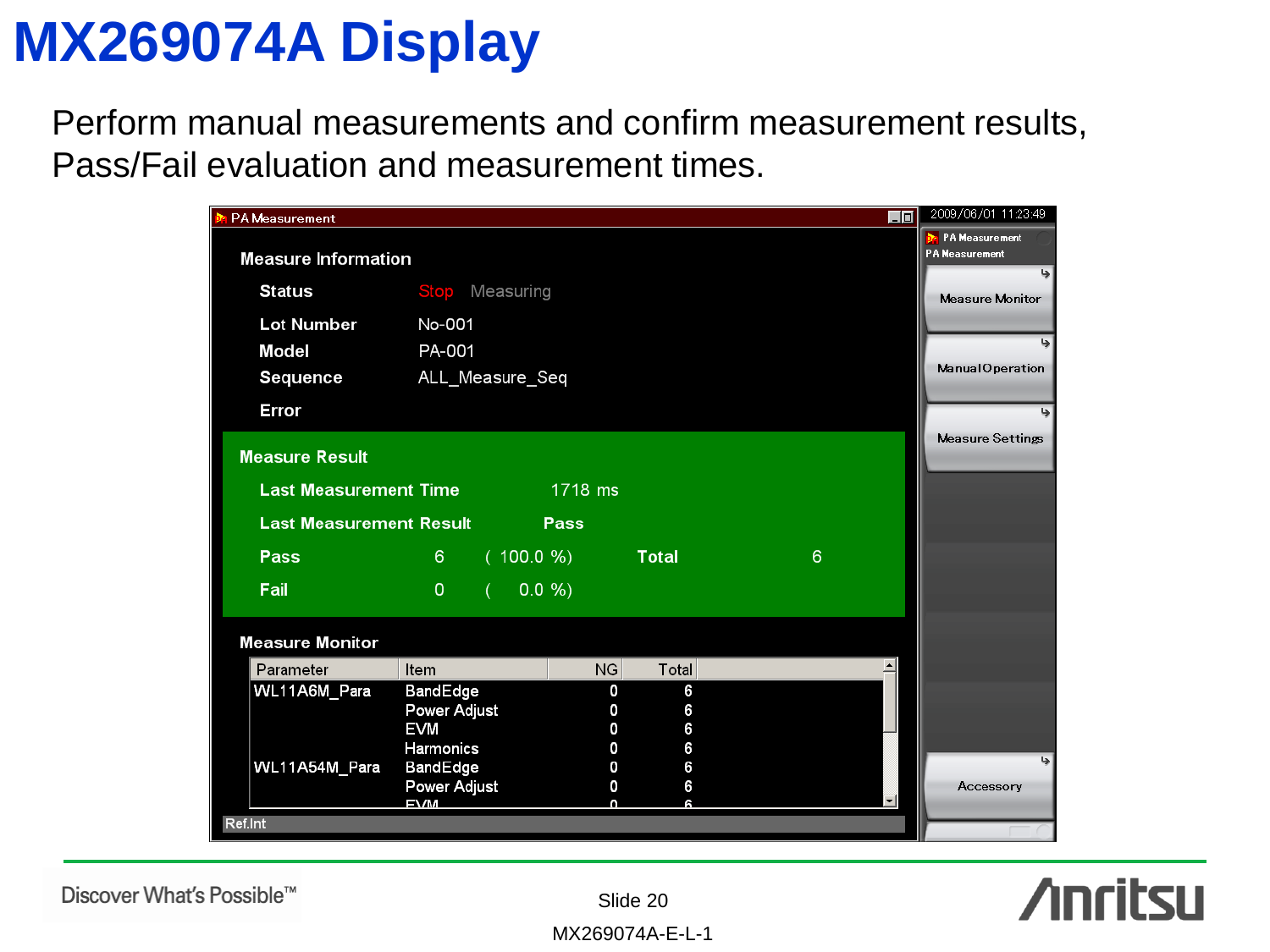## **AM/EVM Curve Data Creation**

In addition to high-speed measurement on manufacturing lines, the M269xA is a powerful tool for collecting design data such as curve data.

At creation of curve data for AM/AM curves for normal modulation and AM/EVM curves, work is needed to measure the EVM before and after checking the non-linear generation points at AM/AM. The SA and SG must be separately controlled, which is difficult and time consuming.

**The MS269074A sequence control makes this work quick and easy.**

The data in the figure on the right was captured by the MX269074A in about 2 seconds.



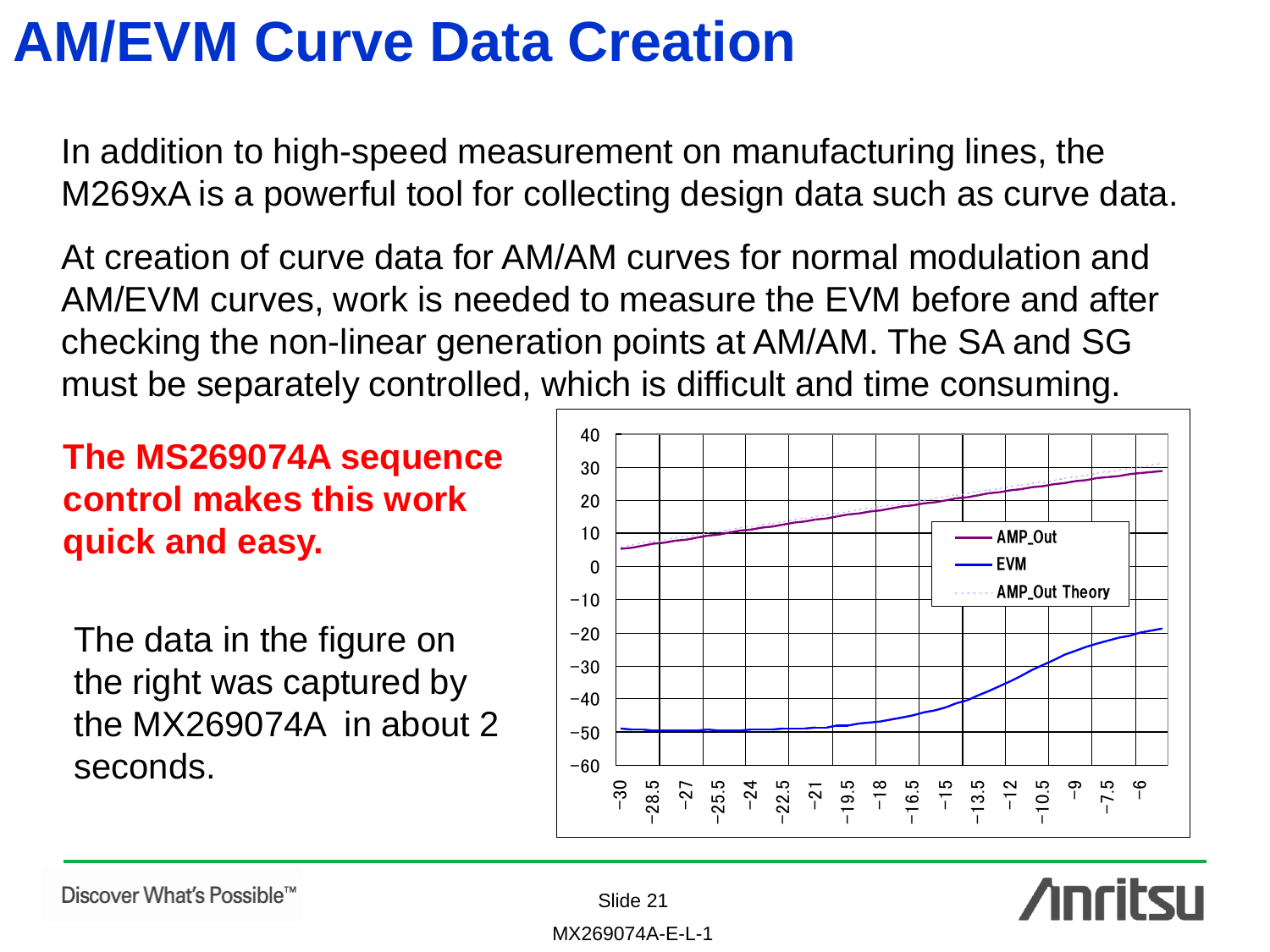### **Measurement Items**

### **Measurements for Communication Systems**

|                           | <b>Power</b><br><b>Adjust</b> | <b>EVM</b> | SEM | <b>ACP</b> | <b>Band</b><br><b>Edge</b> | <b>Harmonics</b><br>$*1$ | <b>Power</b><br><b>Measurement</b> | <b>Spurious</b> |
|---------------------------|-------------------------------|------------|-----|------------|----------------------------|--------------------------|------------------------------------|-----------------|
| Mobile WiMAX              |                               |            |     |            |                            |                          |                                    |                 |
| WLAN(11a)                 |                               |            |     |            |                            |                          |                                    |                 |
| <b>WLAN(11g ERP-OFDM)</b> |                               |            |     |            |                            |                          |                                    |                 |
| WLAN(11n)                 |                               |            |     |            |                            |                          |                                    |                 |
| WLAN(11b)                 |                               |            |     |            |                            |                          |                                    |                 |
| $WLAN(11ac)^{2}$          |                               |            |     |            |                            |                          |                                    |                 |
| <b>CW</b>                 |                               |            |     |            |                            |                          |                                    |                 |

\*1: Harmonics measurement is not supported by the MS2690A.

 Harmonics measurement is only supported by the MS2691A and MS2692A with Option-003 "Extension of Preselector Lower Limit to 3 GHz" installed. In addition, harmonics measurement not supported under the following conditions:

- By MS2691A when Carrier Freq x Harmonics Order > 13.5 GHz
- By MS2692A when Carrier Freq x Harmonics Order > 26.5 GHz
- \*2: The MX269074A-011 software option must be installed to perform WLAN 802.11ac measurements (20/40 MHz channel bandwidth) using the MX269074A.

 The MX269074A-011/012 software and MS269xA-077/078 hardware options must be installed to perform WLAN 802.11ac measurements (20/40/80 MHz channel bandwidth) using the MX269074A.

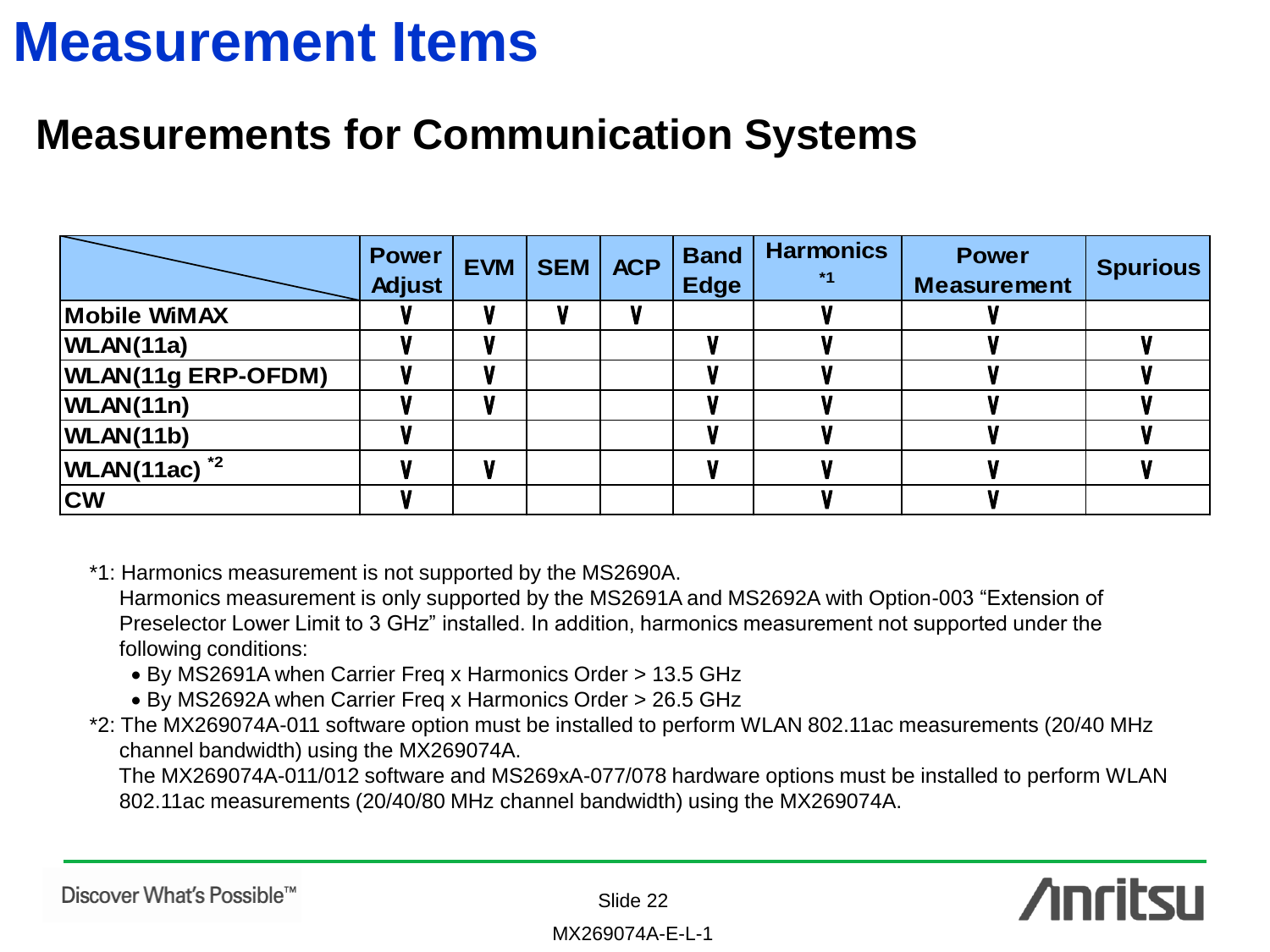## **Ordering Information**

|                            | <b>Model</b>            | <b>Product Name</b>                                      |  |  |
|----------------------------|-------------------------|----------------------------------------------------------|--|--|
|                            | <b>MS2690A</b>          | Signal Analyzer (50 Hz to 6 GHz)                         |  |  |
| <b>Main Frame IMS2691A</b> |                         | Signal Analyzer (50 Hz to 13.5 GHz)                      |  |  |
|                            | <b>MS2692A</b>          | Signal Analyzer (50 Hz to 26.5 GHz)                      |  |  |
| <b>Option</b>              | MS2691A/92A-003         | Extension of Pre-selector Lower Limit to 3<br><b>GHz</b> |  |  |
|                            | MS2690A/91A/92A-        | <b>Vector Signal Generator</b>                           |  |  |
|                            | 020                     | (125 MHz to 6 GHz)                                       |  |  |
|                            | MS2690A/91A/92A-<br>077 | <b>Analysis Bandwidth Extension to 62.5MHz</b>           |  |  |
|                            | MS2690A/91A/92A-<br>078 | <b>Analysis Bandwidth Extension to 125MHz</b>            |  |  |
|                            | <b>MX269074A</b> Note   | <b>Power Amplifer measurement software</b>               |  |  |
|                            | MX269074A-011           | 802.11ac (40MHz) measurement software                    |  |  |
|                            | MX269074A-012           | 802.11ac (80MHz) measurement software                    |  |  |

Note:

The MX269074A-011 software option must be installed to perform WLAN 802.11ac measurements (20/40 MHz channel bandwidth).

The MS269xA-x77/x78 and MX269074A-011/012 hardware and software options must be installed to perform WLAN 802.11ac measurements (20/40/80 MHz channel bandwidth).

The MX269074A-012 and MS2692A-067 "Microwave Preselector Bypass" options cannot be installed simultaneously.

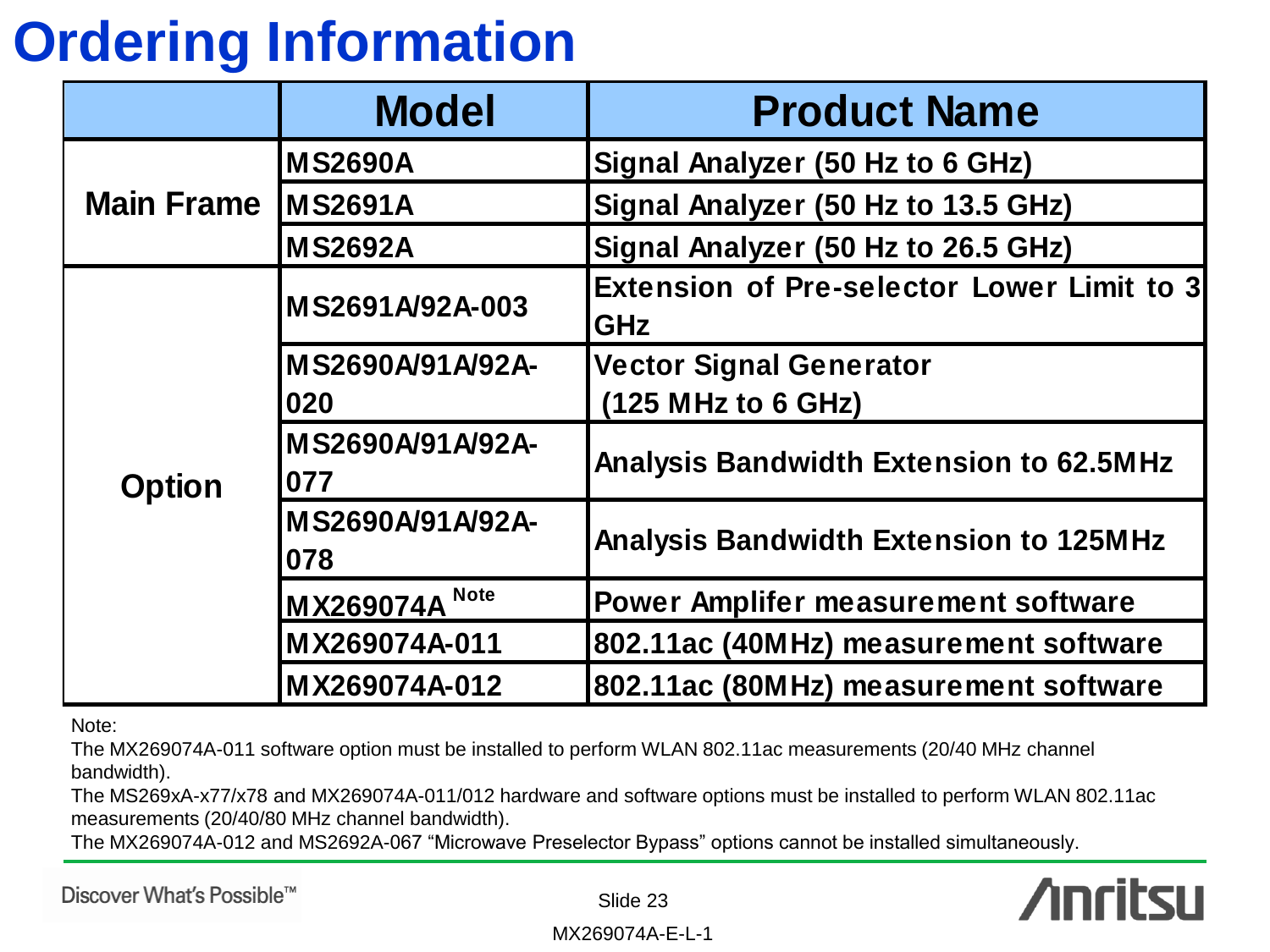### **Note**

Slide 24